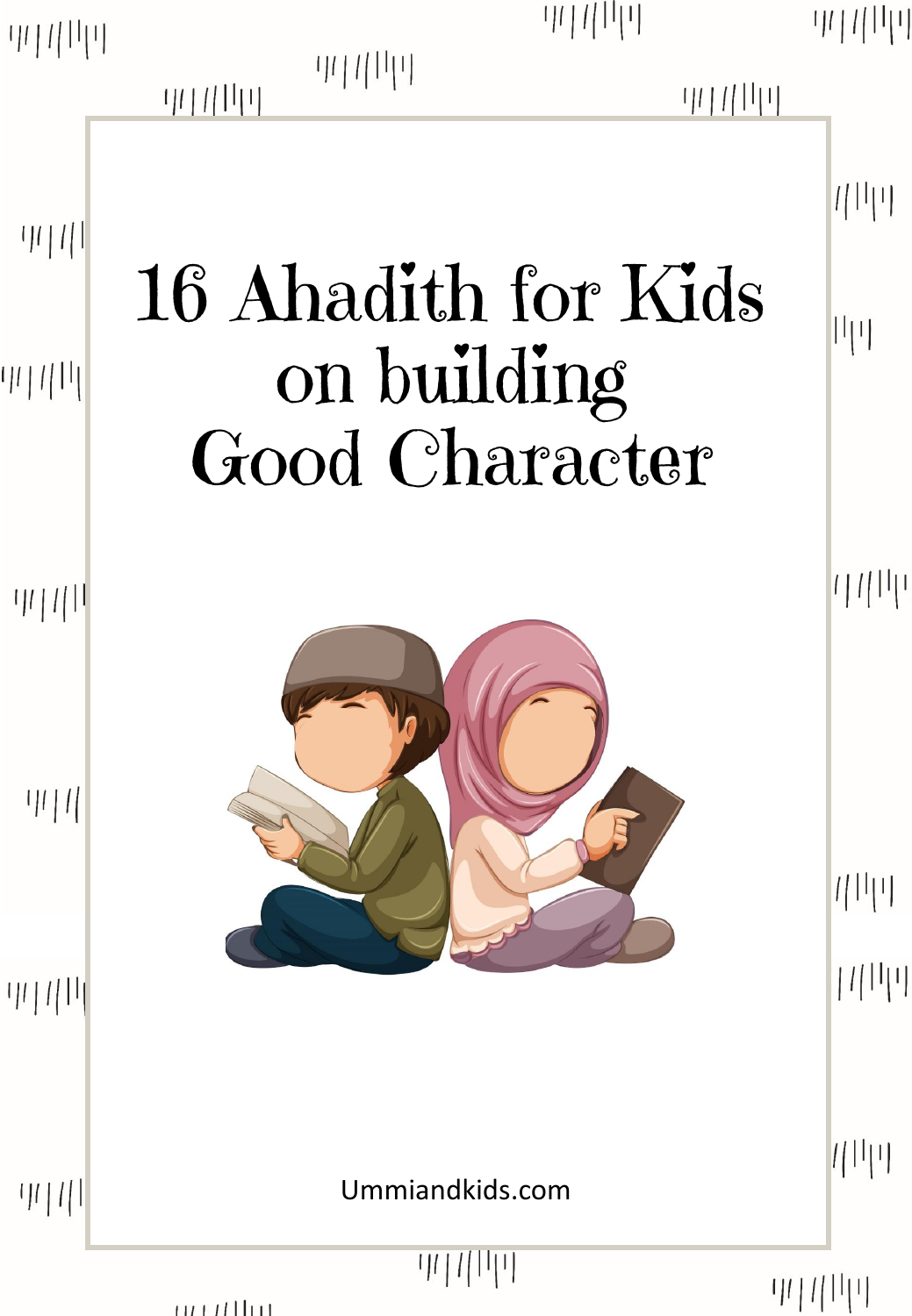#### A little note for you

Salam,

First of all, thank you for downloading! Here are a few guidelines when sharing my downloads.

- All files purchased or downloaded for free from ummiandkids.com is for personal use only.
- No redistribution of our digital files on other online platforms (e.g. Facebook, WhatsApp)

Free resources:

• You are free to share our free resources with others by sharing the link below <https://ummiandkids.com/library-login/>

Purchased products:

• You may only use the purchased products for your own children or students only.

With love, Ummu Muhammad



UMMIANDKIDS.COM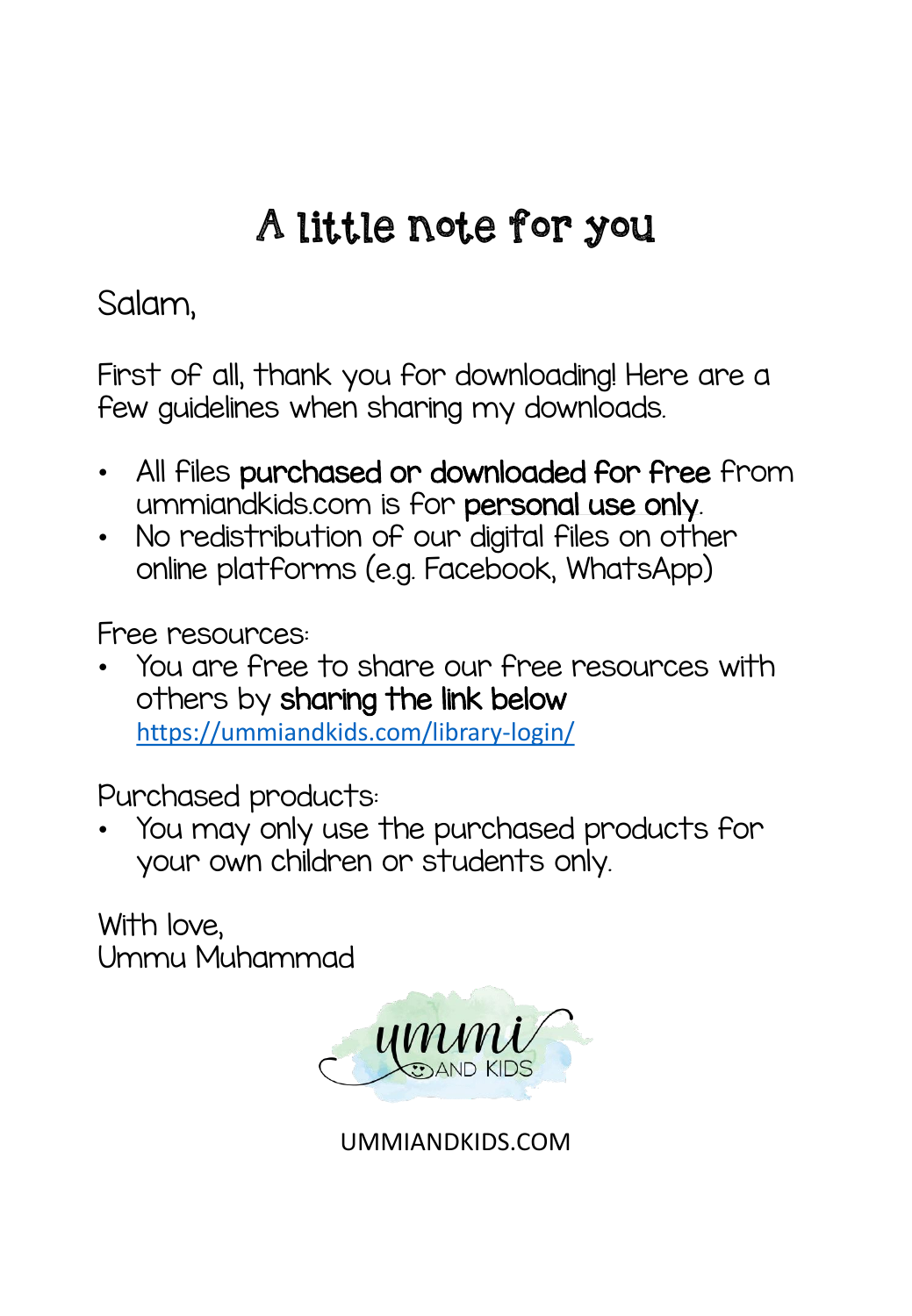## Be Sincere



#### Actions are (judged) by intentions.  $\frac{1}{2}$ إِنَّمَا الْأَعْمَالُ بِالنَّبَّاتِ  $\tilde{\lambda}$ ة<br>ك

Reference: [Bukhari and Muslim](https://sunnah.com/nawawi40)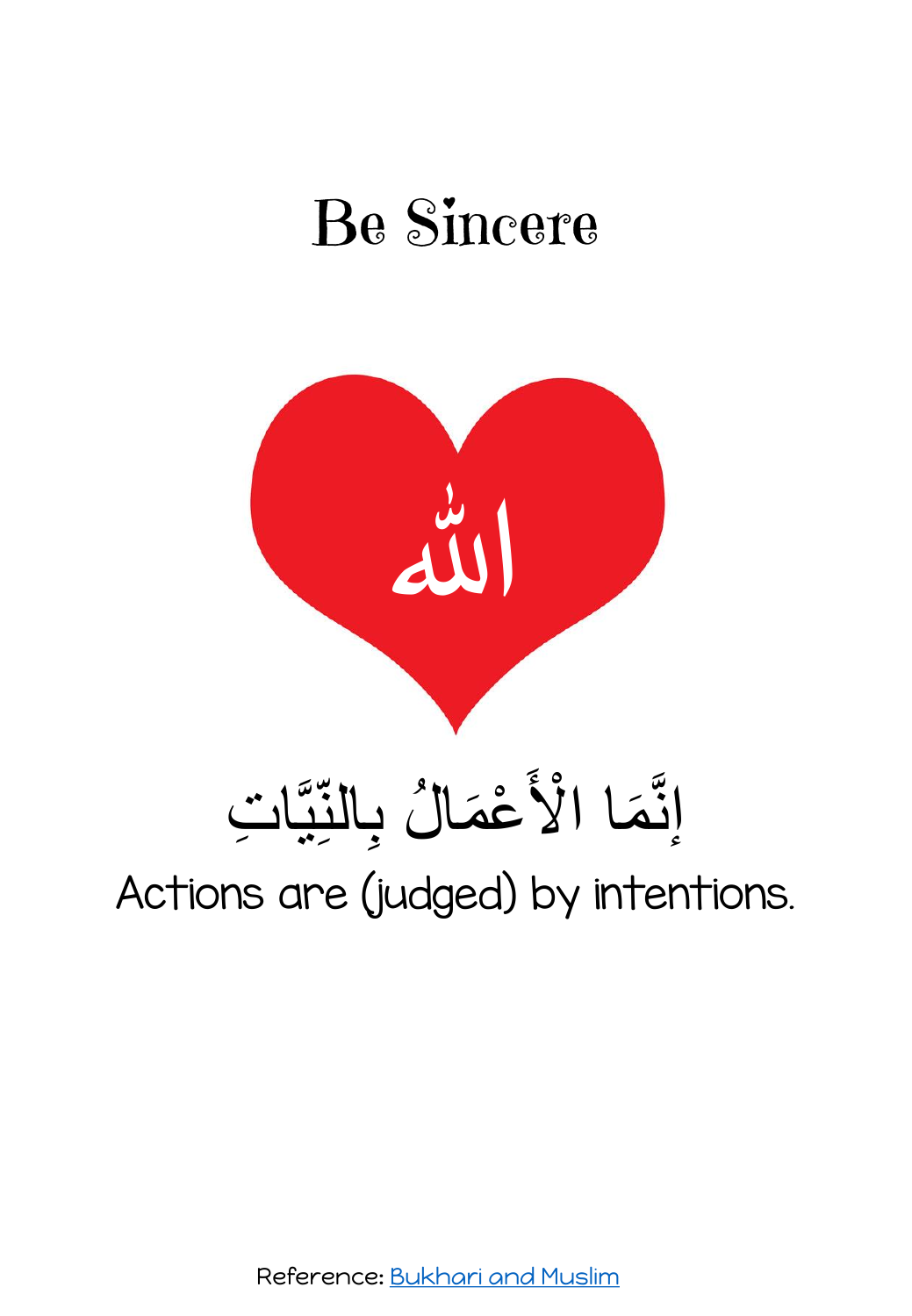## Be nice



 $\sqrt{\phantom{a}}$ وَخَالِقِ النَّاسَ بِخُلُقٍ حَسَنٍ و<br>د  $\frac{1}{2}$  $\overline{\phantom{a}}$ ا د دا  $\overline{\phantom{a}}$ ا<br>سا  $\left( \frac{1}{2} \right)$ َ

Behave well towards the people.

Reference: [40 Hadith Nawawi 18](https://sunnah.com/nawawi40/18)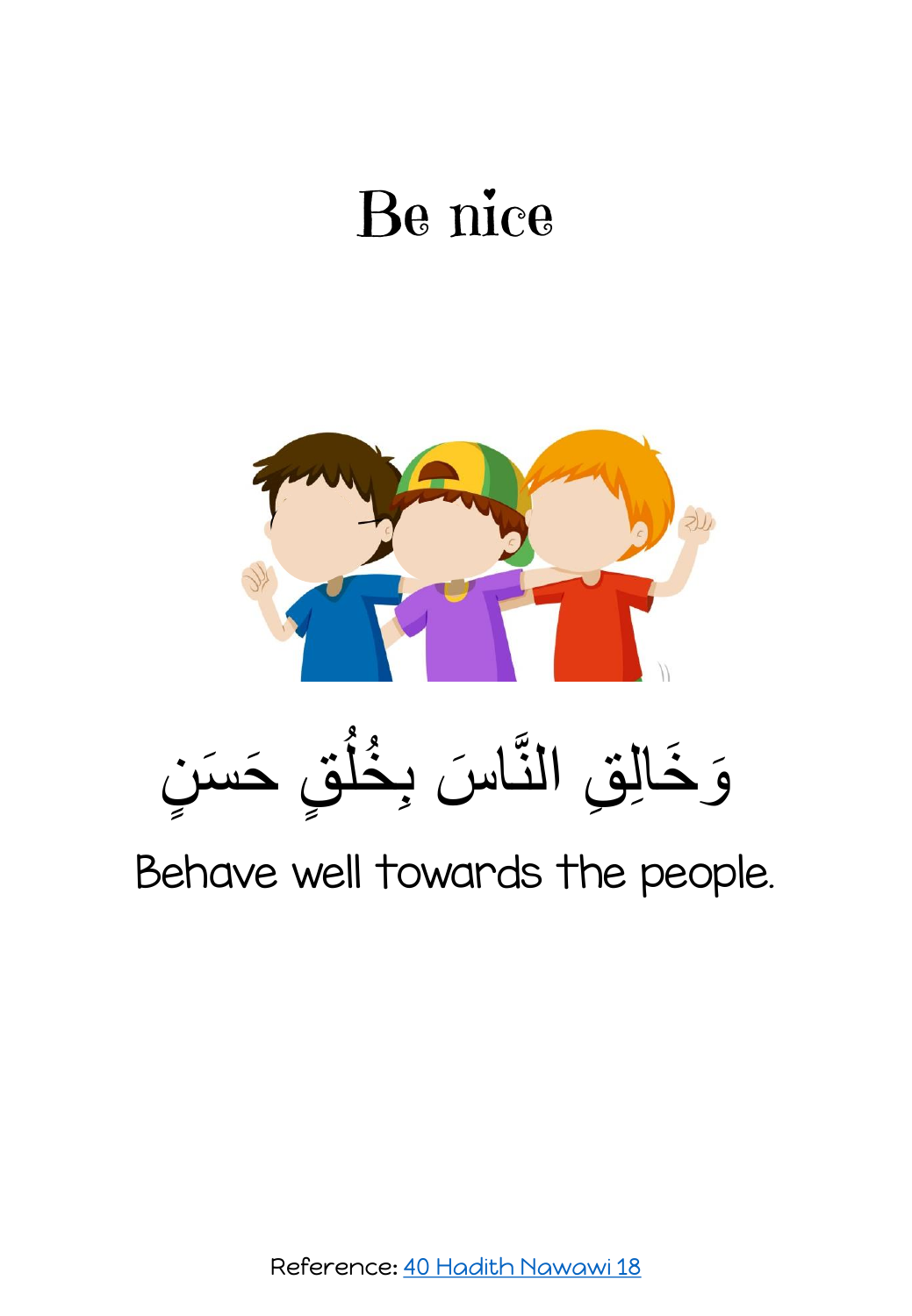# Leave off things with no benefit



مِنْ خُسْنِ إِسْلَامِ الْمَرْءِ أ  $\ddot{\phantom{0}}$  $\overline{\phantom{a}}$ ∫<br> *ِ* أ تَرْكُهُ مَا لَا يَعْنِيهِ ∫<br> *ِ* و<br>مم  $\sum$ 

Part of the perfection of one's Islam is his leaving that which does not concern him.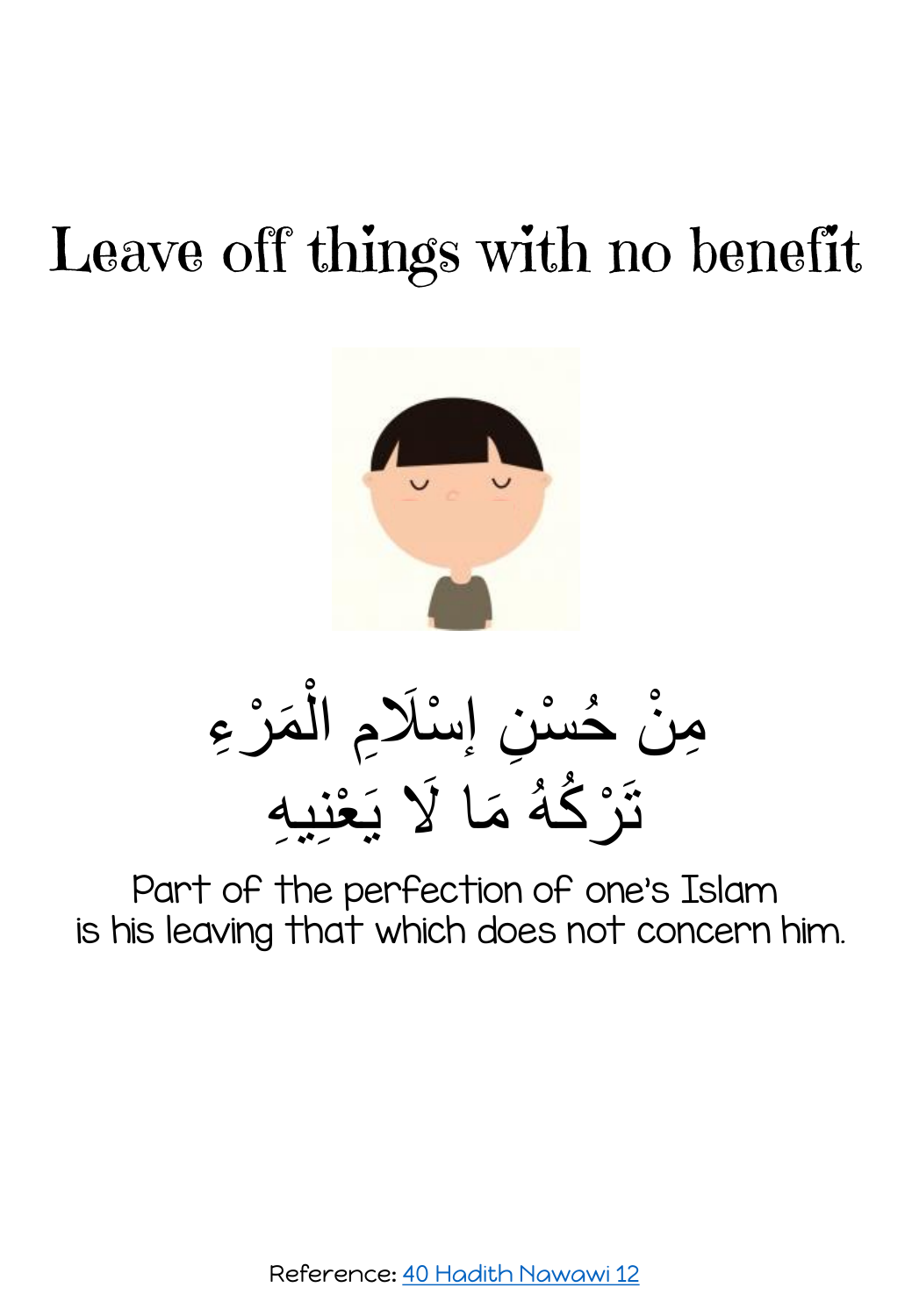## Follow a bad deed with a good deed



#### أ وَأَنْبِعْ السَّبِّئَةَ الْحَسَنَةَ تَمْحُهَا  $\tilde{\epsilon}$  $\overline{\phantom{a}}$ ا<br>ا<br>ا َ  $\tilde{\mathbf{r}}$ و<br>— أ  $\tilde{\phantom{a}}$  $\tilde{\cdot}$ ا<br>سا **֝**

#### Follow up a bad deed with a good deed which will wipe it out.

Reference: [40 Hadith Nawawi 18](https://sunnah.com/nawawi40/18)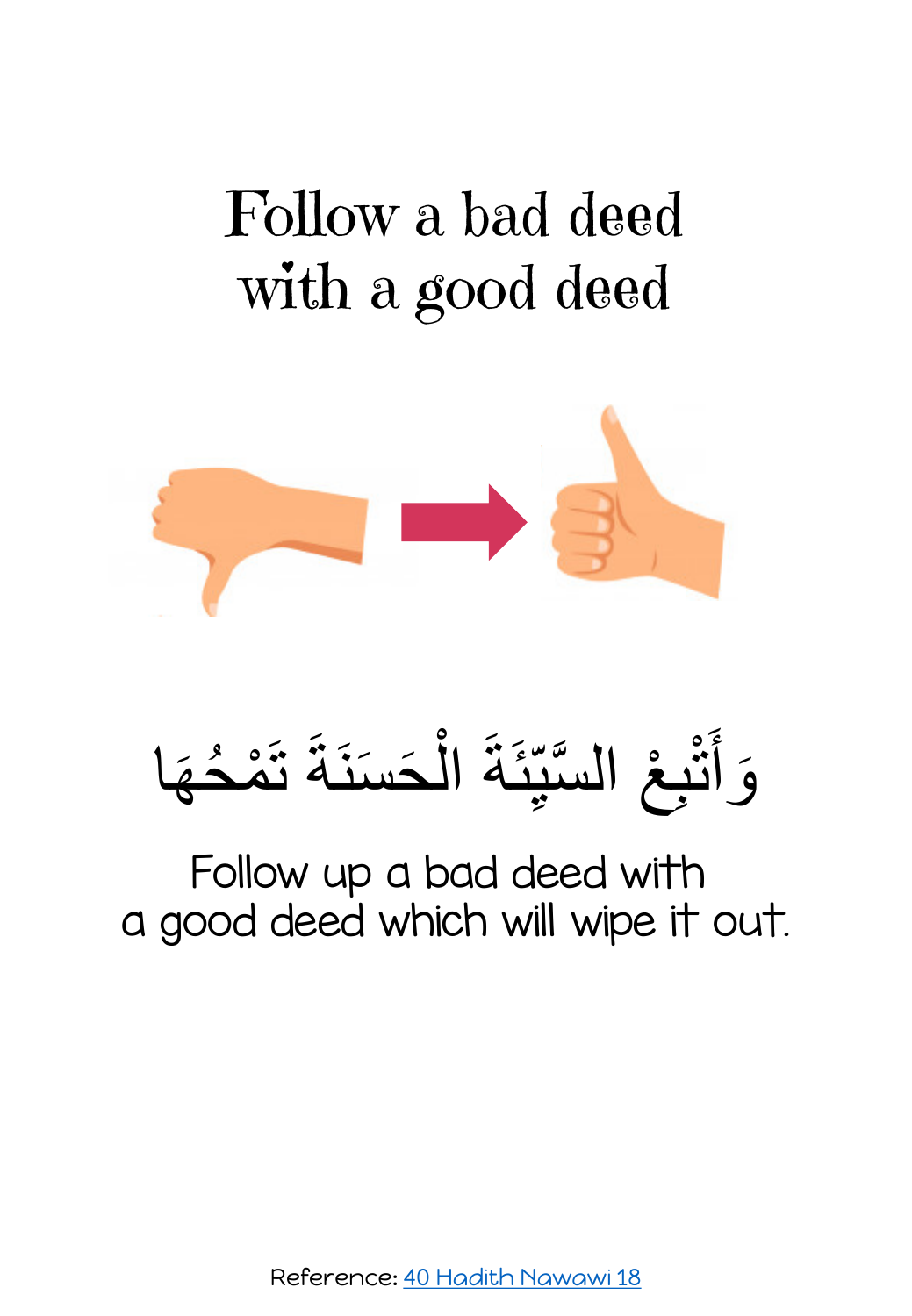## Speak good



#### مَنْ كَانَ يُؤْمِنُ بِاللَّهِ وَالْيَوْمِ الأَخِرِ و<br>پ  $\ddot{\phantom{0}}$ أ َ فَلْيَقُلْ خَيْرًا أَوْ لِيَصْمُتْ ة<br>أ م<br>ا<br>ا  $\overline{\phantom{a}}$ أ  $\ddot{\phantom{a}}$ و<br>ام

He who believes in Allah and the Last Day should either speak good or keep silent.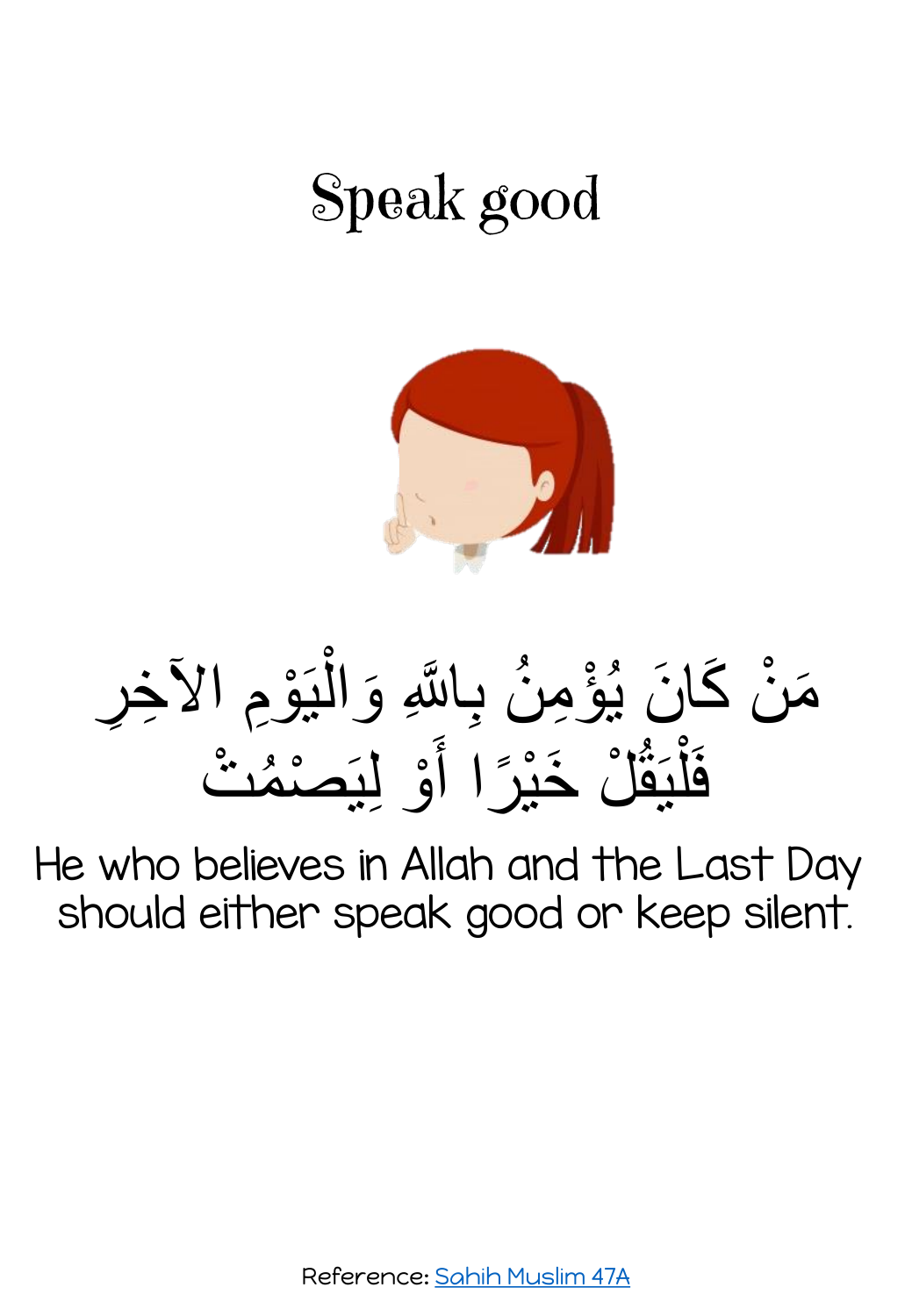### Say good words



الْكَلِمَةُ الطَّبِّبَةُ صَدَ  $\overline{\phantom{a}}$ و<br>م• ∡ ِمَ المُ ام<br>استعمال و<br>م• ن ∫<br>
\ أ َدََة  $\overline{\phantom{a}}$ 

It is also charity to utter a good word.

Reference: Al- [Bukhari and Muslim](https://sunnah.com/riyadussaliheen/2/14)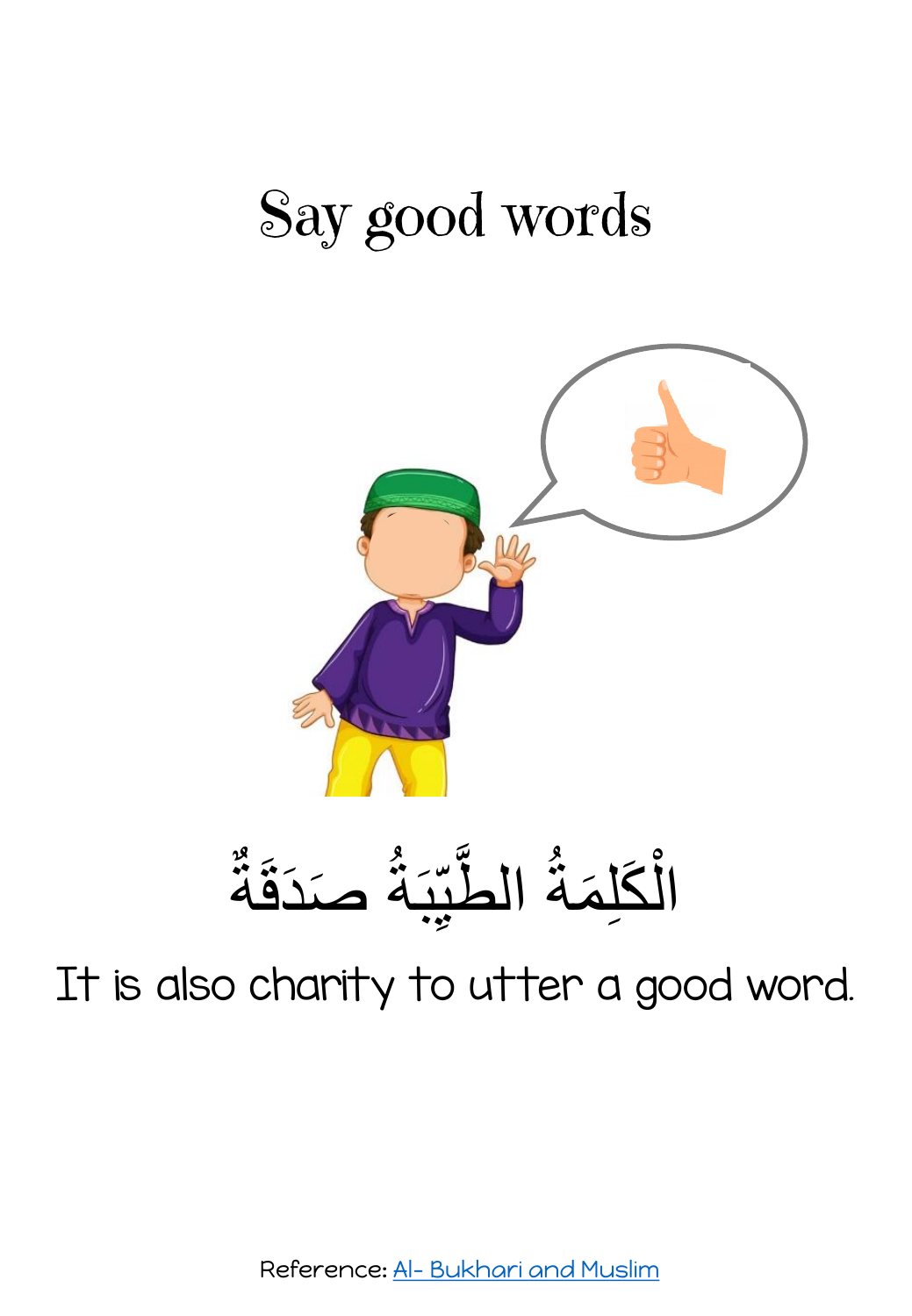## Speak the truth



Truthfulness leads to righteousness, and righteousness leads to Paradise.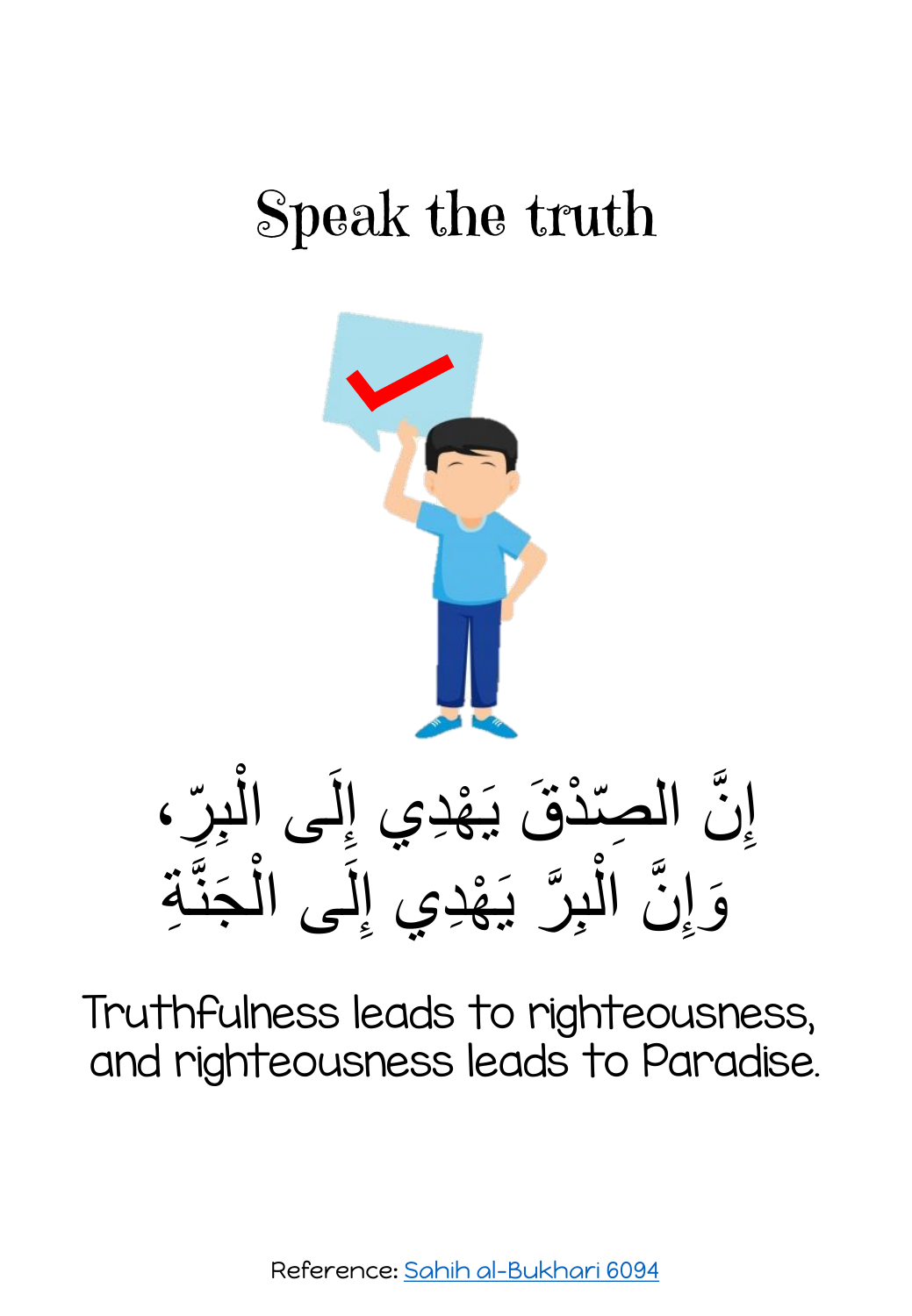## Getting rid of harm



وَ نُمِيطُ الْأَذَى عَنِ الطَّرِيقِ صَدَقَ ام<br>استعمال  $\tilde{\mathbf{c}}$ و<br>ک ِ<br>ُ  $\overline{\phantom{a}}$ ي<br>مهر ة

Removing a harmful object from the road is a charity.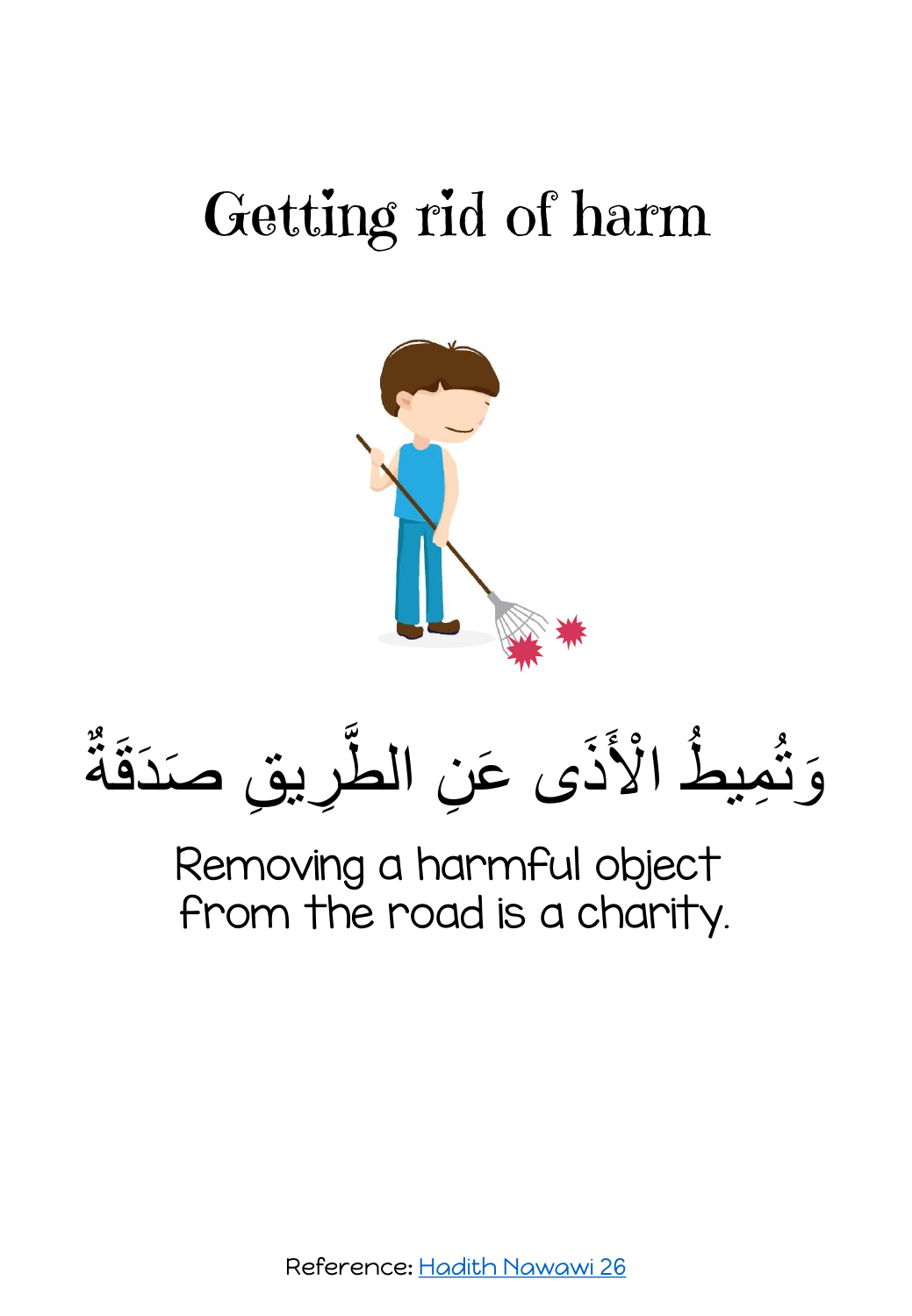#### Do not be angry

![](_page_10_Picture_1.jpeg)

![](_page_10_Picture_2.jpeg)

#### Do not become angry.

Reference: [Sahih Bukhari 6116](https://sunnah.com/bukhari/78/143)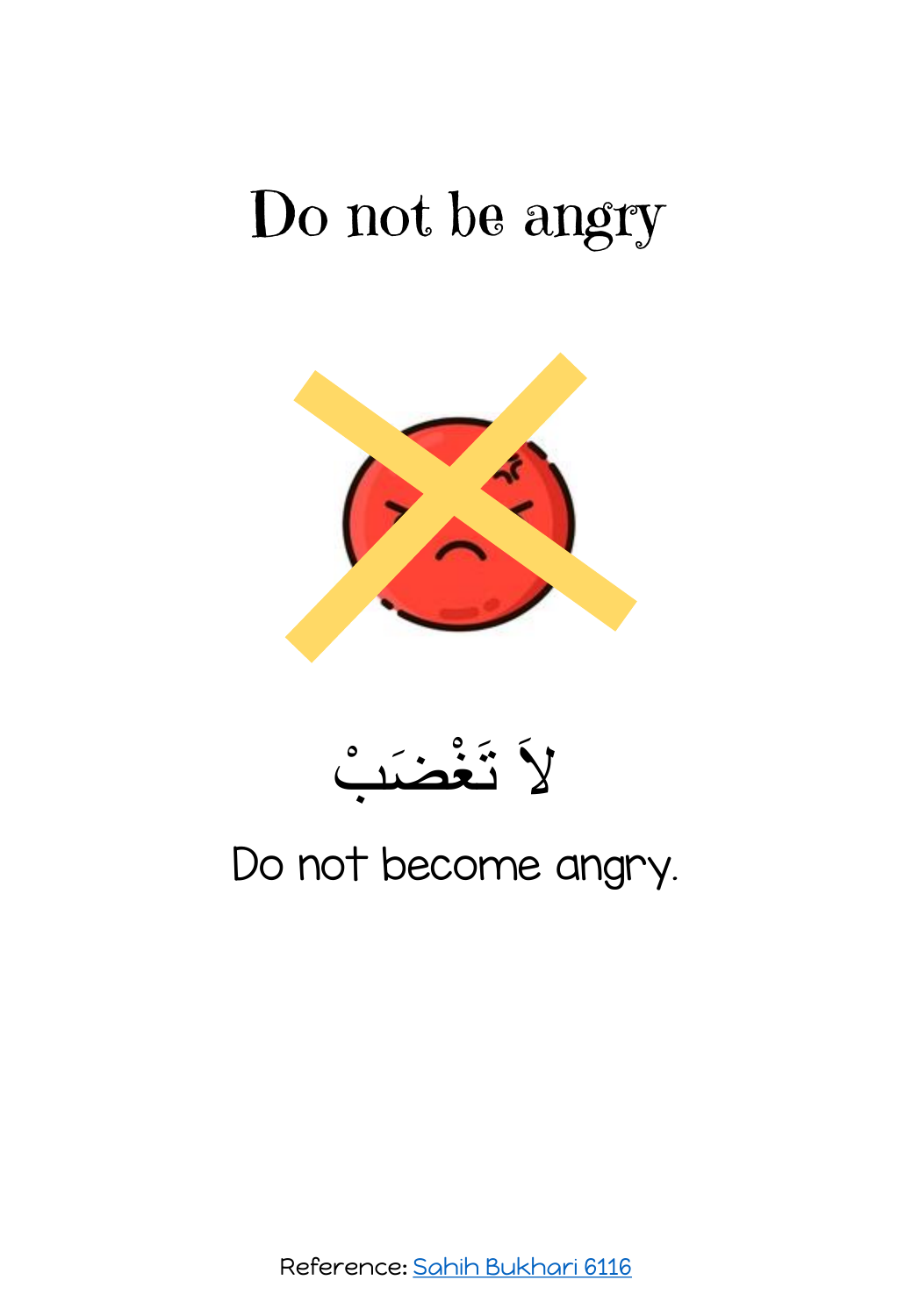## The strong one

![](_page_11_Picture_1.jpeg)

#### لَّيْسَ الشَّدِيدُ بِالصُّرَ عَةِ،  $\overline{\phantom{a}}$ و<br>ا  $\overline{\phantom{a}}$  $\frac{1}{2}$ <u>م</u> إِنَّمَا الشَّدِيدُ الَّذِي يَمْلِكُ نَفْسَهُ ام<br>استعمال و<br>ا  $\tilde{\lambda}$ ام<br>ا و<br>مم أ  $\overline{\phantom{a}}$ عِنْدَ الغَضَبَ ار ما أ  $\ddot{\phantom{0}}$

The strong is not the one who overcomes the people by his strength, but the strong is the one who controls himself while in anger.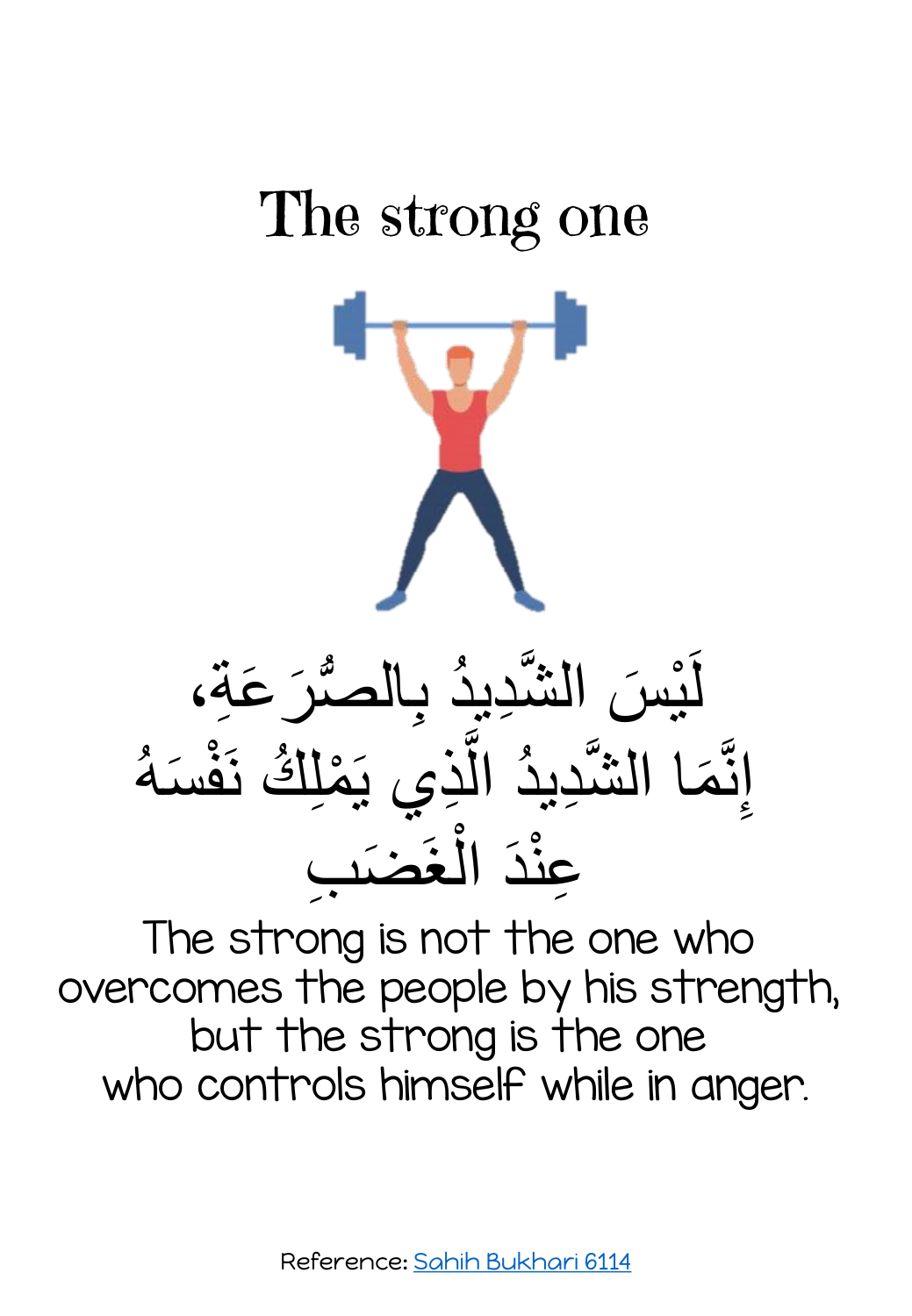## Do not harm others

![](_page_12_Picture_1.jpeg)

#### Do not cause harm and return harm.

Reference: [40 Hadith Nawawi 32](https://sunnah.com/nawawi40/32)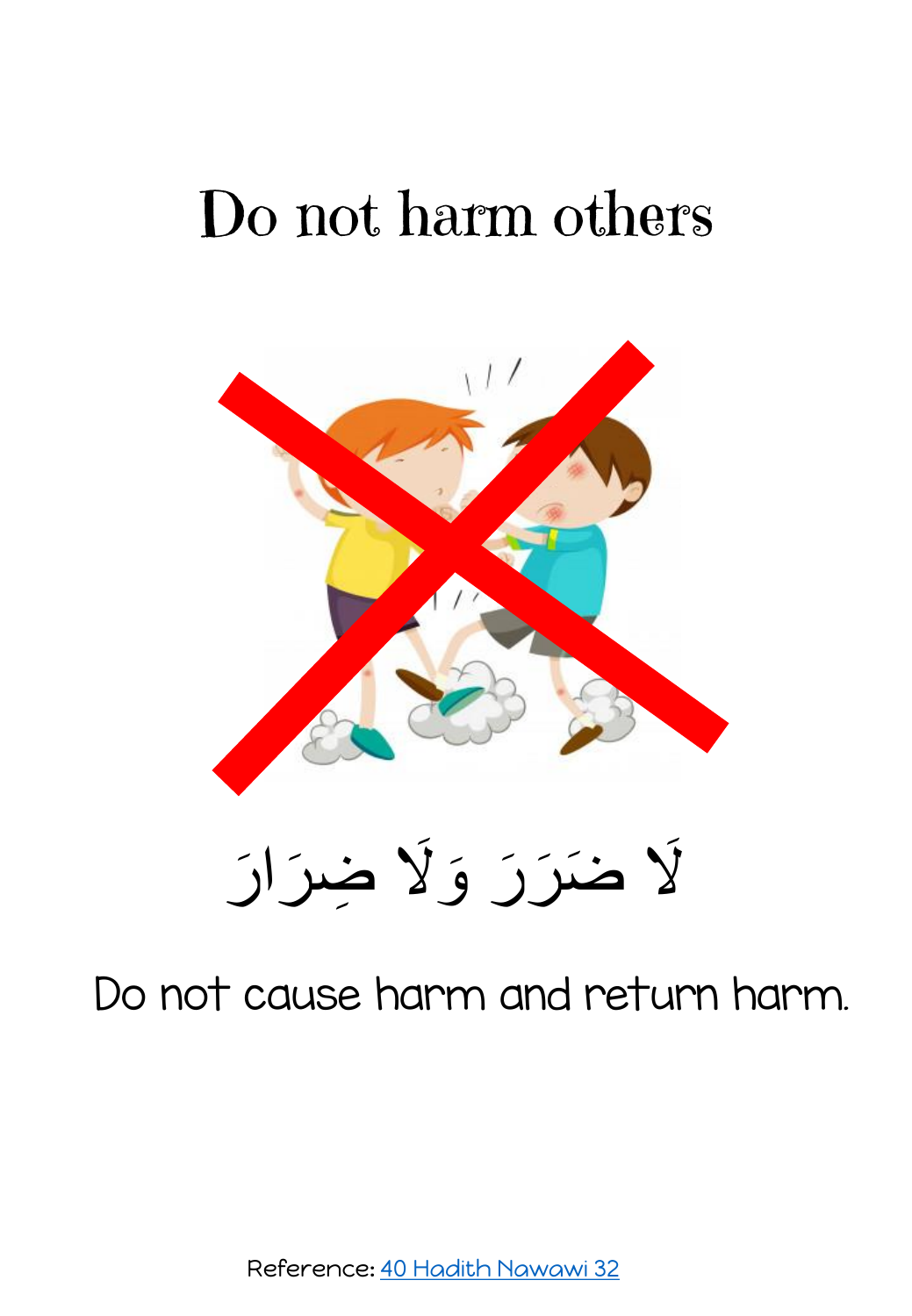#### Do not backbite

![](_page_13_Picture_1.jpeg)

#### ū<br>∎ لَا يَدْخُلُ اَلْجَنَّةَ قَتَّاتٌ  $\tilde{\epsilon}$ ا (ام أ و<br>د **ا**<br>ا  $\tilde{\mathcal{S}}$

The backbiter will not enter Paradise.

Reference: [Bukhari and Muslim](https://sunnah.com/urn/2118190)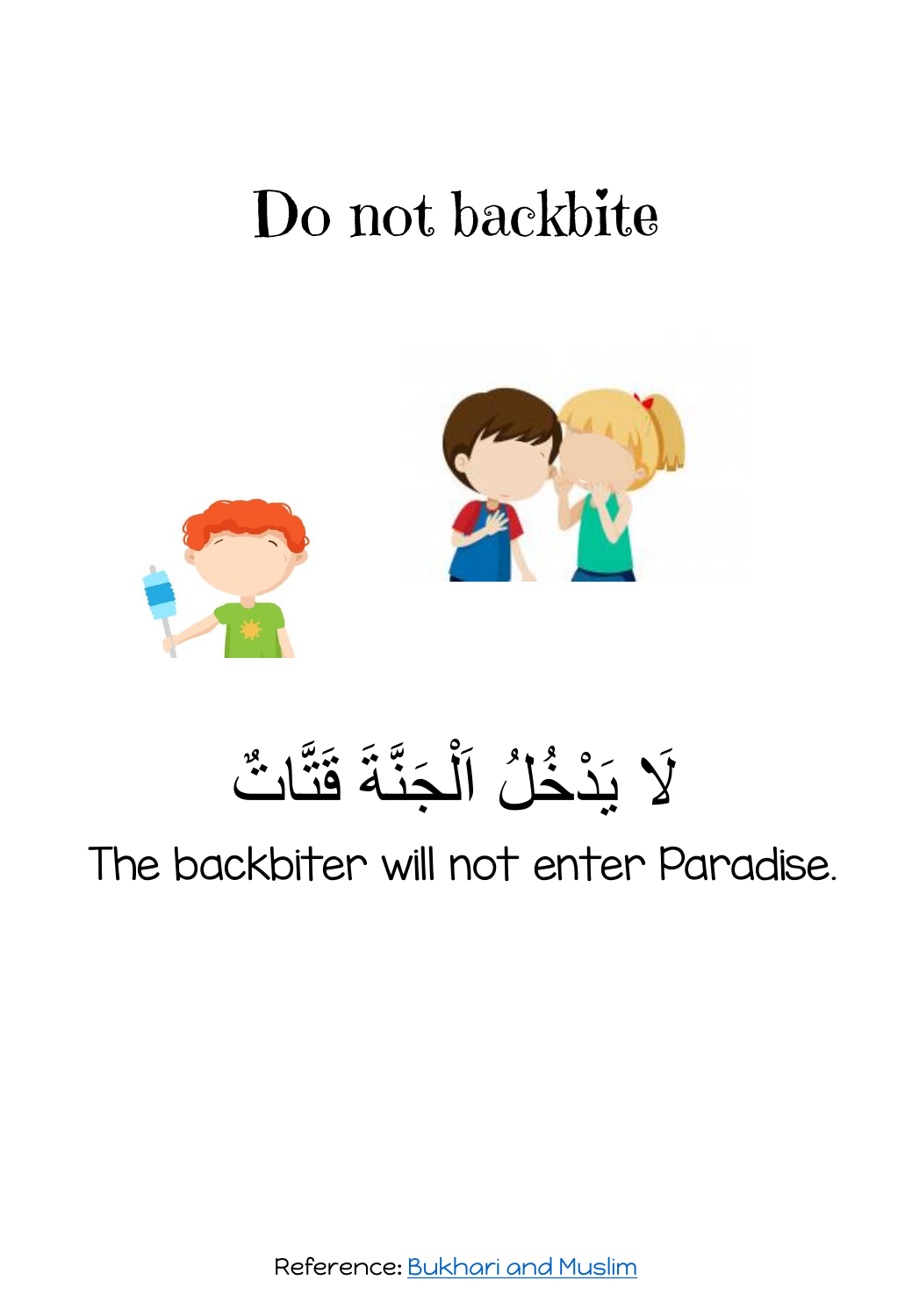## Help those in hardship

![](_page_14_Picture_1.jpeg)

#### مَنْ يَسَّرَ عَلَى مُعْسِرٍ أن<br>أمر و<br>ام <u>م</u>  $\tilde{\mathbf{c}}$  $\overline{\phantom{a}}$  $\ddot{\phantom{0}}$ ∫<br>∧ يَسَّرَ اللّهُ عَلَيْهِ فِي الدُّنْيَا وَالْآخِرَةِ  $\frac{1}{2}$ <u>م</u> ا<br>ا  $\ddot{\phantom{0}}$

Whoever helps ease one in difficulty, Allah will make it easy for him in this world and in the Hereafter.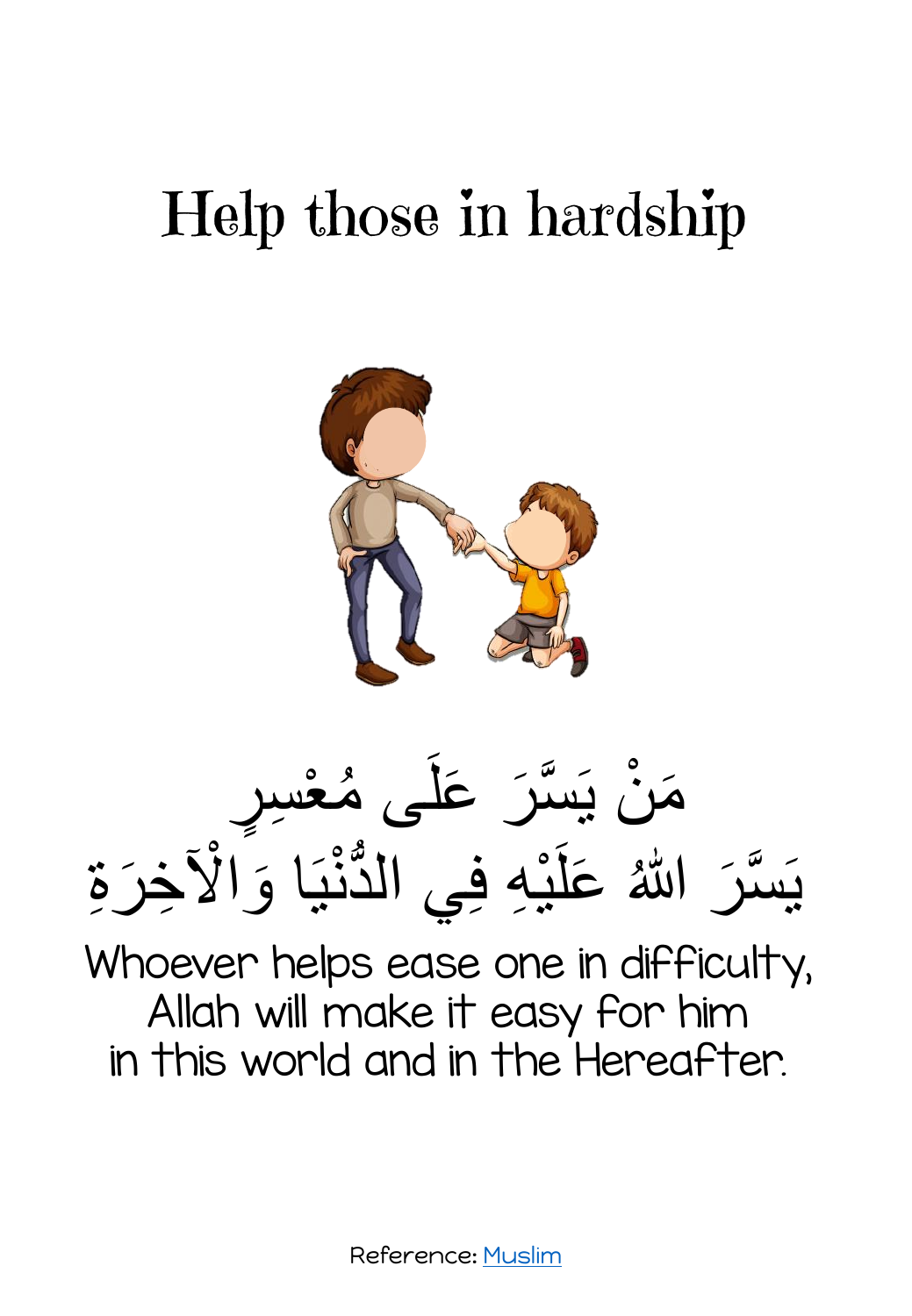## Cover the faults of others

![](_page_15_Picture_1.jpeg)

وَمَنْ سَنَزَ مُسْلِمًا ًا<br>المراجع ة<br>أ و<br>ام  $\overline{\phantom{a}}$  $\tilde{\mathbf{r}}$  $\ddot{\phantom{0}}$  $\tilde{\lambda}$ َ سَتَرَهُ اللّهُ فِي الدُّنْيَا وَالْآخِرَةِ  $\overline{\phantom{a}}$ ا<br>ا  $\tilde{\mathbf{r}}$ 

Whoever covers the faults of a Muslim, Allah will cover his faults in this world and in the Hereafter.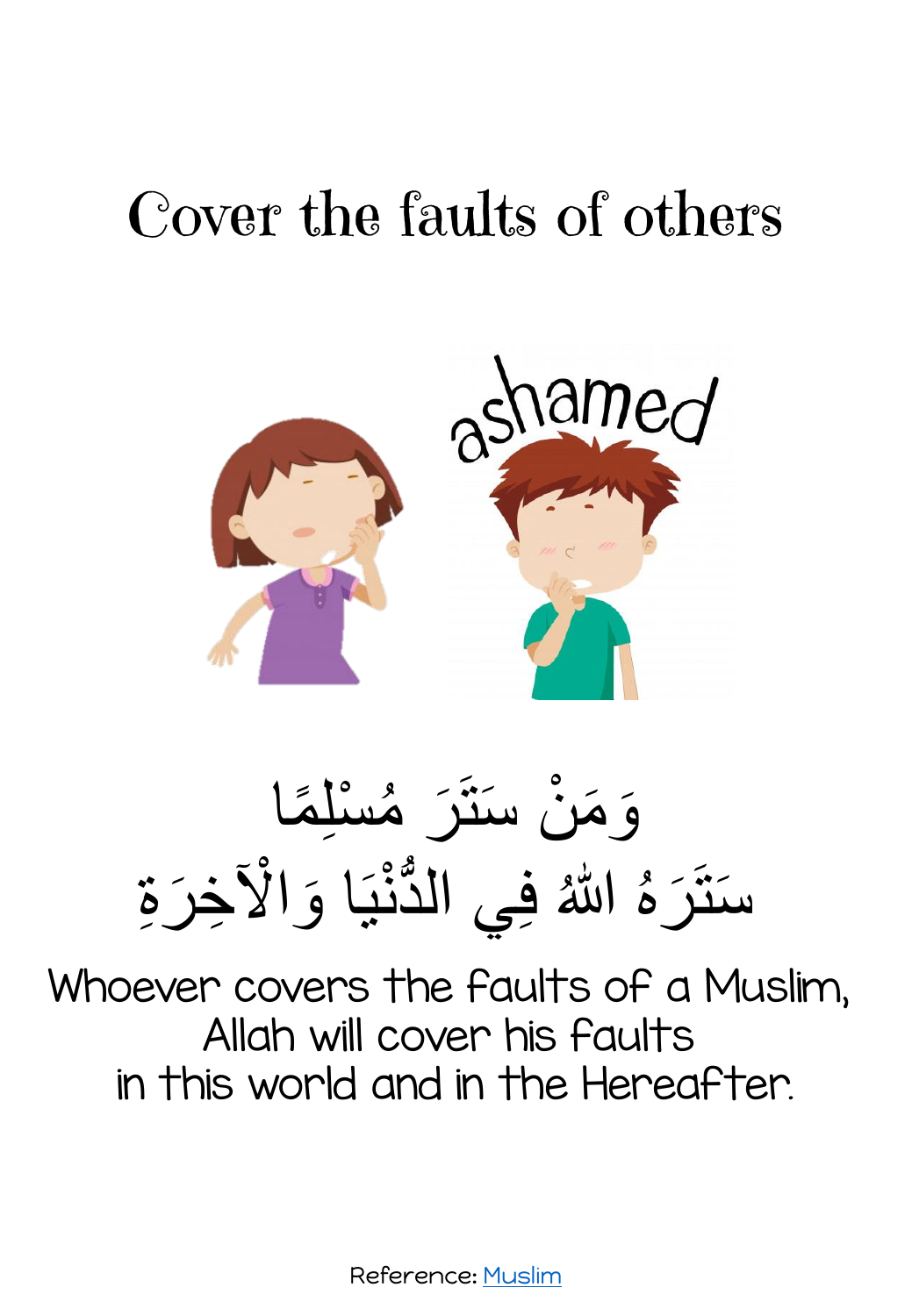## Help others

![](_page_16_Picture_1.jpeg)

![](_page_16_Picture_2.jpeg)

Allah helps the servant as long as he helps his brother.

Reference: [Muslim](https://sunnah.com/riyadussaliheen/1/245)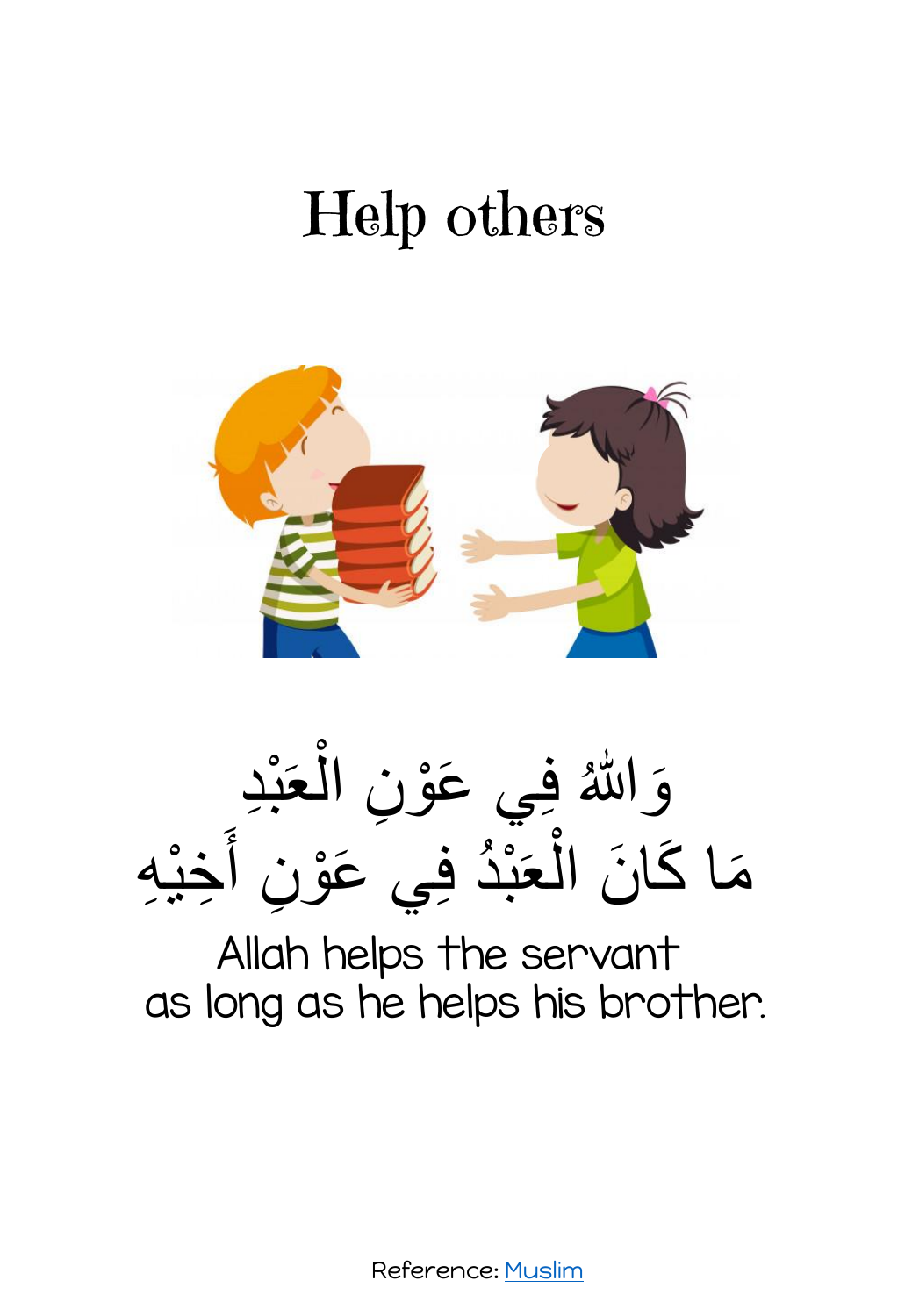#### Do not be arrogant

![](_page_17_Picture_1.jpeg)

لَا يَذْخُلُ الْجَنَّةَ مَنْ كَانَ فِي قَلْبِهِ  $\ddot{\phantom{0}}$ ∫<br> *ِ*  $\tilde{\phantom{a}}$ ا **ام**ار أ و<br>د  $\ddot{\phantom{0}}$ ا<br>ا  $\widetilde{\mathsf{X}}$ أ مِنْقَالُ ذَرَّةٍ مِنْ كِبْرِ  $\ddot{\phantom{0}}$ أ

He who has in his heart an ant's weight of arrogance will not enter Jannah.